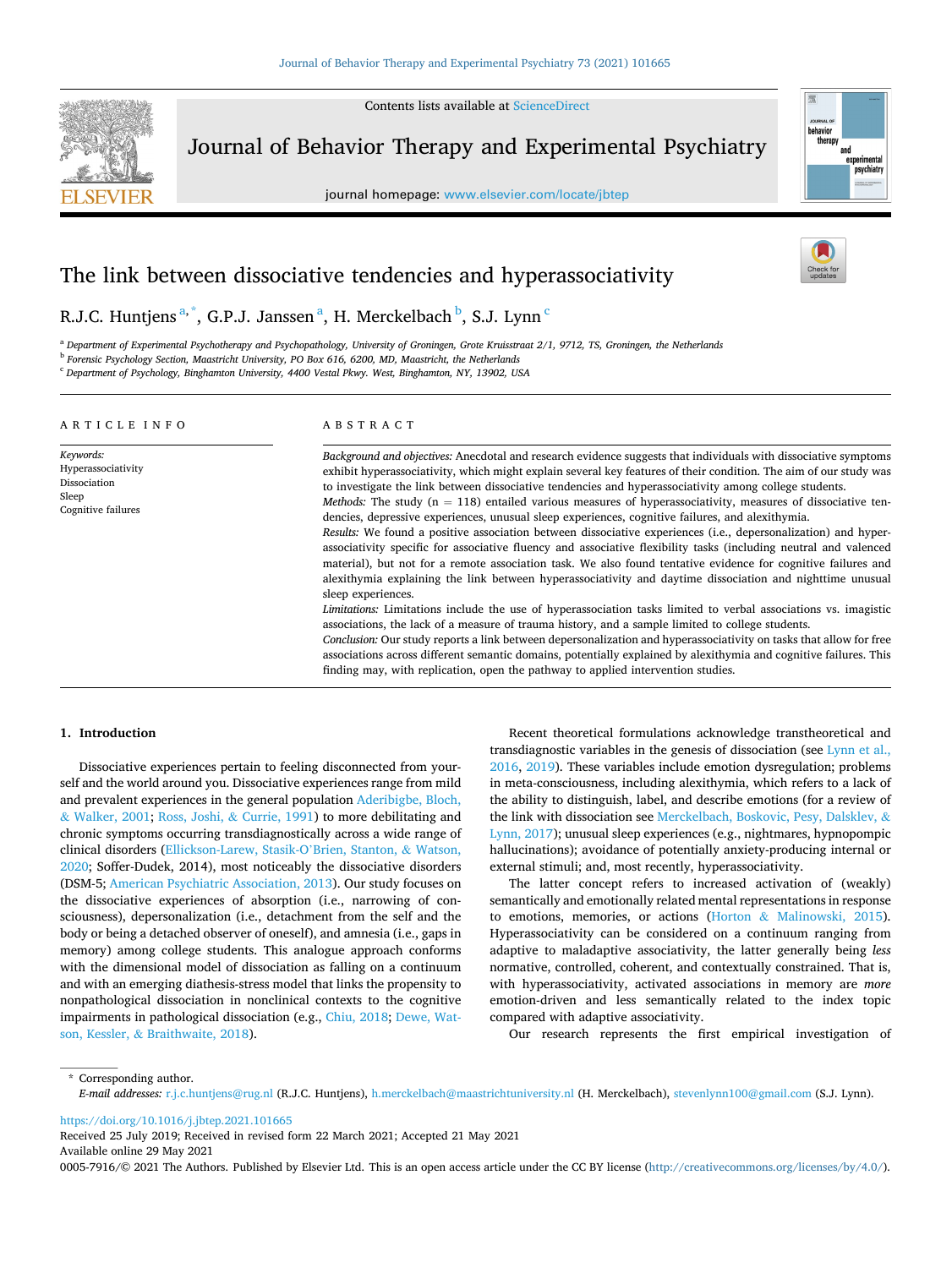hyperassociativity in the context of dissociation. [Lynn et al. \(2019\)](#page-5-0)  recently summarized the evidence for associative processes in dissociative clinical presentations, beginning with Lynn's observations of patients with dissociation who exhibited highly fluid associations that were often not tightly bound to situational constraints but, rather, were activated in response to deeply personal or idiosyncratic negative thoughts and emotions [\(Lynn et al., 2016,](#page-5-0) p. 311). As an example of hyperassociation, one of Lynn's patients, when discussing how her father harshly disciplined and berated her for not completing her homework, abruptly shifted the topic to share a joyful interaction with a beloved pet. Such tendencies appeared to be linked with forgetting/amnesia (e.g., difficulty recalling the conversation), depersonalization/derealization (e.g., feeling an outside observer of the self, feeling disconnected from the surroundings), and deep absorption (e.g., the patient getting "lost" in a train of thought, "staring into space," seemingly detached from the therapist and surroundings).

Research relevant to dysfunctional associative processes in dissociation is indicative of pronounced and often rapid changes in associative networks, i.e., "set switching" ([Chiu et al., 2016; Chiu, Yeh, Huang, Wu,](#page-5-0)   $\&$  [Chiu, 2009](#page-5-0), p. 214), or the tendency to shift rapidly from one task to another [\(Chiu et al., 2009;](#page-5-0) see also; [Chiu et al., 2010](#page-5-0); [Chiu, Liu, Yeh,](#page-5-0) & [Hwu, 2012\)](#page-5-0), a potential avoidance response to negative affect (see [Dorahy, 2006](#page-5-0)). Second, patients with dissociation have been shown to exhibit automatic and uncontrolled associations ([Scroppo, Drob, Wein](#page-6-0)berger, & [Eagle, 1998\)](#page-6-0), potentially mediated by imaginative involvement ([Bregman-Hai et al., 2018](#page-5-0)). Third, dissociation may be characterized by a tendency to see patterns where none exist (i.e., apophenia; [DeYoung, Grazioplene,](#page-5-0) & Peterson, 2012) and form remote associations.

[Lynn et al. \(2019\)](#page-5-0) hypothesized that dysregulated associational processes and set shifts could be produced or exacerbated by transtheoretical variables. For example, unusual sleep/dream-like experiences, which infiltrate daytime consciousness, can loosen the semantic link among associations, dysregulate emotions, impair reality monitoring and labeling of emotions (i.e., alexithymia), and thereby produce dissociative symptoms [\(Van der Kloet, Merckelbach, Giesbrecht,](#page-6-0) & [Lynn, 2012\)](#page-6-0).

Our research aimed to investigate the link between dissociative tendencies and hyperassociativity using a variety of measures that tap different facets of hyperassociativity. In a pilot study (for details on method and results, see the supplemental file), we compared high versus low dissociators on four measures of association and hypothesized that (a) high dissociators would score higher on hyperassociativity, especially on tasks allowing for free associations and (b) that valenced material would augment this tendency. The latter hypothesis was based on the cognitive avoidance hypothesis that high dissociators selectively avoid internally-generated or externally-presented emotionally negative information ([Cloitre, 1992;](#page-5-0) [Elzinga, de Beurs, Sergeant, Van Dyck,](#page-5-0) & [Phaf, 2000\)](#page-5-0). We expected hyperassociativity to be a salient mechanism in cognitive avoidance, as dissociation appears specific to cognitive processing of emotionally negative material (e.g., Dorahy & [Huntjens,](#page-5-0)  [2007\)](#page-5-0). The results of the pilot study were promising, as high dissociators seemed to show differential performance compared to low dissociators on two tasks indexing associative flexibility (i.e., generating a chain of associations). This included performance on a task that relied on neutral material as well as a task that involved negatively valenced material. High and low dissociators did not differ with regard to other association tasks. Although high and low dissociators did not differ with regard to other association tasks, the statistical power of the pilot study was limited (i.e., post-hoc power to detect large differences between high and low dissociators was 0.88, and power to detect medium differences was 0.50). Moreover, whereas extreme groups may be used in exploratory research to maximize time and cost efficiency (i.e., in this case ensure the inclusion of a group scoring high on dissociation), this approach is not advisable in later stages of research [\(Preacher, Rucker,](#page-6-0)  MacCallum, & [Nicewander, 2005](#page-6-0)).

For this reason, the current study entailed a correlational approach. Specifically, we (a) examined whether subscales of the Curious Experiences Survey (CES; [Goldberg, 1999;](#page-5-0) depersonalization, absorption, and amnesia) would be linked to the four association tasks that were explored in the pilot study, and (b) included multiple potential correlates of dissociation; that is, depression, unusual sleep experiences, positive and negative emotion, cognitive failures, and alexithymia. We examined each of the subscales independently and made no differential predictions among these scales. We assessed depression to examine the specificity of the link between dissociative experiences and hyperassociativity and measures of unusual sleep experiences (e.g., sleep paralyses, hallucinations, nightmares; see [Koffel, 2011\)](#page-5-0); cognitive failures, referring to lapses in attention and memory ([Merckelbach, Horse](#page-6-0)lenberg, & [Schmidt, 2002\)](#page-6-0); and alexithymia ([Grabe, Rainermann, Spit-](#page-5-0)zer, Gänsicke, & [Freyberger, 2000\)](#page-5-0).

Previous studies have confirmed the link between unusual sleep experiences and dissociative experiences, finding moderate-strong correlations between the constructs ( $r = .30-.55$ ; [Van der Kloet et al., 2012](#page-6-0)). We predicted links between hyperassociativity and unusual sleep experiences and between hyperassociativity and awake dissociative experiences to be carried by high levels of cognitive failures (i.e., although results of previous studies have not been completely consistent in this regard, e.g., see [Chiu, 2018\)](#page-5-0). In the case of negatively valenced stimulus material, we expected alexithymia to play an important role. That is, hyperassociativity may be accompanied by affect shifts, although the person may not recognize, monitor, and/or experience these shifts in emotions, producing an experience of numbness and psychological distance from the self [\(Lynn et al., 2019](#page-5-0)).

#### **2. Method**

## *2.1. Participants*

Participants were 122 first-year psychology students. As this study was conducted online, we included the 13-item true-false Chapman Infrequency Scale (Chapman & Chapman, 1986; cited in [Roivainen,](#page-6-0)  Veijola, & [Miettunen, 2016](#page-6-0)) to control for careless responding. A sample question is: "I cannot remember a single time I went with the bus." [Roivainen et al. \(2016\)](#page-6-0) found the validity of this scale to be adequate. Based on a cutoff-score of three, four participants were excluded, rendering a final sample of 118 participants. Of this sample, ninety-six (81.4%) of the participants were female. The age ranged from 18 to 44 years; the mean was 19.79 (*SD* = 2.86).

# *2.2. Materials*

To index dissociation, we used the 31-item *Curious Experiences Survey*  (CES; [Goldberg, 1999](#page-5-0)). This is a revised version of the Dissociative Experiences Scale (DES), selected because its item format and response scale are arguably more user-friendly and tailored to student populations compared with other widely used dissociation measures. Items pertain to typical dissociative experiences, and are answered on a five-point Likert scale  $(1 =$  this never happens to me;  $5 =$  happens almost always to me; range = 31 to 155 for the total scale, 8 to 40 for the subscales depersonalization and absorption, and 5 to 25 for the subscale amnesia), with higher scores indicating stronger dissociative tendencies. A sample question is: "Drove without remembering." [Goldberg \(1999\)](#page-5-0)  reported the validity to be good, and [Cann and Harris \(2003\)](#page-5-0) concluded that reliability of the CES is high. Cronbach's alpha in the current sample was .92 for the CES total scale, 0.86 for the CES subscale depersonalization (8 items), 0.81 for the CES subscale absorption (8 items), and 0.68 for the CES subscale amnesia (5 items).

As this study was the first to examine the link between hyperassociativity and dissociation, we employed multiple measures of association to evaluate this potential link. On all the association tasks, a higher score reflects hyperassociativity. In the 30-item Dutch version of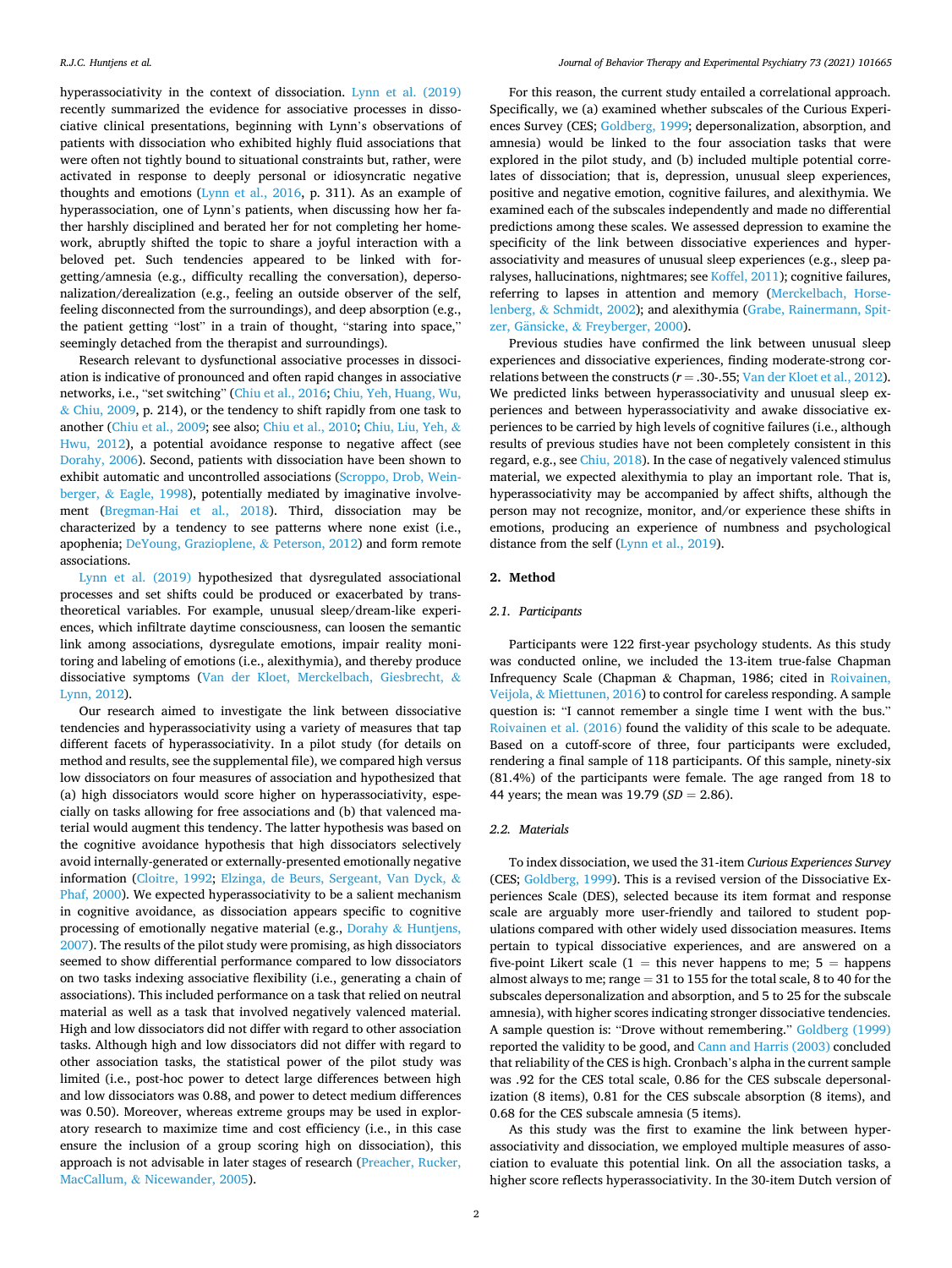the *Remote Associates Task* (RAT; [Chermahini, Hickendorff,](#page-5-0) & Hommel, [2012\)](#page-5-0), participants make word pairs. Three words (triads like palm/family/hut) are presented for 60 s. The participant is instructed to respond with one word that makes three valid word pairs (i.e., in the case of "tree" to create palm tree, family tree, and tree hut). The total score reflects the number of correct words (range 0–30). [Chermahini](#page-5-0)  [et al. \(2012\)](#page-5-0) reported the validity and reliability of this task to be good.

In the *Associative Fluency Task* (AFT; [Benedek, Neubauer, Kaernbach,](#page-5-0)   $&$  Köhnken, 2009), we presented one of six neutral words in a fixed order for 60 s during which participants were instructed to make as many associations as possible: street, mountain, lion, fruit, lamp, and bread. [Benedek et al. \(2009\)](#page-5-0) found the validity and reliability of this measure to be adequate.

The *Associative Flexibility Task Neutral* (AFTN; [Benedek et al., 2009\)](#page-5-0) consisted of six cue words. Participants were instructed to create as many associations as possible in 60 s. Participants had to come up with a word associated with the first given word and then with an associated word to the response word, generating a chain of associations to moon, hand, music, sleep, chair, and city. [Benedek et al. \(2009\)](#page-5-0) reported validity and reliability to be adequate.

The *Associative Flexibility Task Valenced* (AFTV; [Benedek et al., 2009\)](#page-5-0) is identical to the AFTN with the exception that the cue words pain, murder, tumor, nuclear bomb, vomiting, and funeral are emotionally negative. [Benedek et al. \(2009\)](#page-5-0) reported adequate validity and reliability.

We employed The *Self-Assessment Manikin (*SAM) to assess whether negatively valenced AFTV words were experienced as negative ([Bradley](#page-5-0)  & [Lang, 1994\)](#page-5-0). The SAM consisted of two rows of five pictures of a manikin who expressed different facial expressions and bodily sensations. In the upper row (SAM-valenced), five manikin pictures ranging from *pleasant/positive* (1) to *unpleasant/negative* (9) were shown; in the bottom row, five pictures ranging from *aroused* (1) to *calm* (9) (SAM-Arousal) were shown. The six words were identical to the cue words in the AFTV. Participants rated the stimulus words as negative (*M*   $= 7.62$ ,  $SD = 0.98$ ) and as medium on the arousal dimension ( $M = 4.48$ ,  $SD = 1.75$ .

To index mood changes related to the AFTV, we administered The *Positive and Negative Affect Schedule* (PANAS) [\(Watson, Clark,](#page-6-0) & Telle[gen, 1988\)](#page-6-0) before and after the task. The PANAS contains twenty separate words (mood terms), and participants indicate to what extent they are currently feeling what the word denotes (e.g., enthusiastic, proud, jittery). Words are evenly divided among a positive and negative affect scale, measuring positive and negative mood, respectively. Answers are provided on a 5-point scale ranging from *slightly or not at all* (1) to *very much* (5). Both external and internal validity are high [\(Watson](#page-6-0)  [et al., 1988](#page-6-0)) as is reliability (Crawford & [Henry, 2004](#page-5-0)). The Cronbach's alpha for the PANAS in the current sample was .86 and .87 for the positive scale (first and second administration, respectively) and 0.88 and 0.91 for the negative scale.

We employed the 21-item *Beck Depression Inventory II* (BDI-II) to measure to what extent participants experienced depressive symptoms over the last two weeks. Symptoms were rated on a 4-point scale ranging from *not at all* (0) to *very much* (3) ([Beck, Steer, Ball,](#page-5-0) & Ranieri, 1996). Scores range from 0 to 63 with measures above 20 indicating moderate symptoms and scores above 29 indicating severe symptoms. Validity and reliability are both high (Wang & [Gorenstein, 2013\)](#page-6-0). Cronbach's alpha in the current sample was .93.

We used part of the *Iowa Sleep Disturbances Inventory Extended* (ISDI-E) scale to measure unusual sleep experiences [\(Koffel, 2011](#page-5-0)), employing the following scales: "Nightmares," "Movement at Night," "Sensations at Night," "Sleep Paralysis," and "Sleep Hallucinations" that together contain 33 items scored *true* or *false*. [Koffel \(2011\)](#page-5-0) summarized evidence to show adequate validity and reliability [\(Koffel, 2011](#page-5-0)). Cronbach's alpha in the current sample was .89.

The 25-item *Cognitive Failures Questionnaire* measures self-reported failures of perception, memory, and motor function in the last six

months ([Broadbent, Cooper, Fitzgerald,](#page-5-0) & Parkes, 1982). Items contain five answer possibilities ranging from *never* (1) to *very often* (5), range 25–125). Both reliability and validity have found to be good in previous research ([Bridger, Johnsen,](#page-5-0) & Brasher, 2013; [Merckelbach, Muris, Nij](#page-6-0)man, & [de Jong, 1996](#page-6-0)). Cronbach's alpha in the current sample was .88.

The 20-statement *Toronto Alexithymia Scale 20 (TAS-20)* assesses alexithymia [\(Bagby, Parker,](#page-5-0) & Taylor, 1993). Response options range from *strongly disagree* (1) to *strongly agree* (5) with a range from 20 to 100. Scores between 51 and 61 indicate possible alexithymia, and scores above 61 indicate alexithymia. Reliability and validity are adequate ([Bagby et al., 1993\)](#page-5-0). Cronbach's alpha in the current sample was .71.

# *2.3. Procedure*

The study was approved by the local ethics committee. Individuals participated online for course credit and provided written informed consent. They were informed that the study evaluated individual differences in creativity. Questionnaires were administered in Dutch, except the ISDI-E (administered in English as no validated Dutch translation was available). Participants started with the AFT and continued with the RAT, AFTN, PANAS-pre, AFTV, the PANAS-post, and finally the SAM. These tasks were presented in a fixed order with the tasks employing negatively valenced stimulus material at the end to prevent any carry-over effects from these tasks to the tasks employing neutral material. After a 5-min break, they continued with four questionnaires presented in random order: the CES, BDI-II, CFQ, and TAS-20. Finally, participants completed the Chapman Infrequency Scale.

#### **3. Results**

#### *3.1. Scoring of the associative flexibility tasks*

Two independent raters scored chains of associations on the Associative Flexibility Task Neutral (AFTN) and the Associative Flexibility Task Valenced (AFTV). The scoring was based on semantic similarity ([Benedek et al., 2009\)](#page-5-0). That is, two independent raters scored the number of "topic changes" within each of the six chains and their sum served as an estimate of associative flexibility*.* For practical reasons, different pairs of raters were utilized for each task. With an Intraclass Correlation Coefficient of 0.97 for the AFTN and 0.96 for the AFTV, interrater agreement for both tasks were excellent [\(Cicchetti, 1994](#page-5-0)). Table 1 displays the mean scores for the participants on the measures employed.

**Table 1** 

*Means (SD) and Range on Association Tasks, Dissociation Scales, and Individual Difference Variables (n* = 118).

|                          | Mean (SD)     | Min      | Max |
|--------------------------|---------------|----------|-----|
| RAT                      | 11.89 (3.32)  | 5        | 20  |
| Ass. Fluency Task        | 75.57 (23.05) | 13       | 144 |
| Ass. Flex. Task Neutral  | 51.19 (16.57) | 19       | 107 |
| Ass. Flex. Task Valenced | 47.17 (15.62) | 21       | 92  |
|                          |               |          |     |
| <b>CES</b>               | 53.63 (14.05) | 33       | 94  |
| CES-Absorption           | 18.08 (5.64)  | 8<br>5   | 35  |
| CES-Amnesia              | 6.45(2.02)    |          | 17  |
| CES-Depersonalization    | 11.41 (4.28)  | 8        | 26  |
|                          |               |          |     |
| BDI-II                   | 34.60 (11.35) | 21       | 74  |
| ISDI-E                   | 8.19 (6.45)   | $\Omega$ | 27  |
| <b>CFO</b>               | 66.73 (12.54) | 39       | 110 |
| <b>TAS-20</b>            | 53.70 (8.54)  | 34       | 75  |
|                          |               |          |     |

*Note*. RAT = Remote Associates Task; CES = Curious Experiences Survey; BDI-II  $=$  Beck Depression Inventory-II; ISDI-E  $=$  Iowa Sleep Disturbances Inventory Extended, subscale Unusual Experiences; CFQ = Cognitive Failures Questionnaire; TAS-20 = Toronto Alexithymia Scale 20.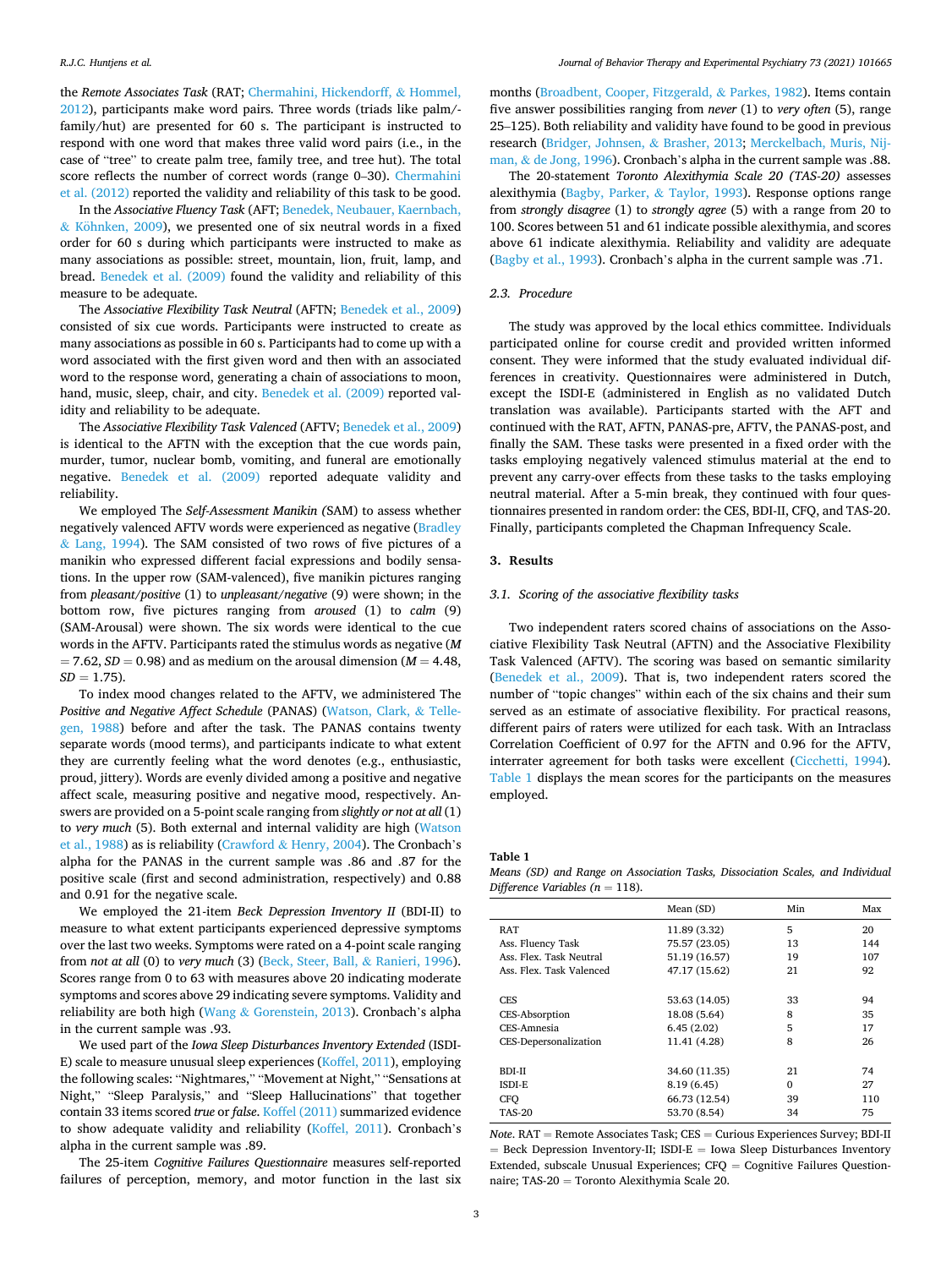#### *3.2. Correlational analyses*

Table 2 displays Pearson correlations among the Curious Experiences Survey (CES), its subscales, and the association tasks. Three out of four hyperassociativity measures (the associative fluency task and the two associative flexibility tasks, (i.e., neutral stimuli and negatively valenced stimuli) showed significant correlations (low to medium effect sizes) with scores on the depersonalization subscale. The difference between these two correlations was not significant  $t(115) = 0.88$ , ns). No significant correlations were found between the association tasks and the dissociation subscales of amnesia and absorption.

When comparing scores of the positive and Negative Affect Scale (PANAS) scales for baseline administration (*M* = 26.89, *SD* = 6.52) and post-experimental administration (*M* = 24.92, *SD* = 7.01), a significant decline was evident,  $t(117) = 5.07$ ,  $p < .001$ . The effect size measured with Cohen's *d* was 0.47 (medium effect). Scores on negative PANAS scales significantly increased from baseline  $(M = 15.03, SD = 5.46)$  to post-experimental administration ( $M = 33.25$ ,  $SD = 5.22$ ),  $t(117) =$ 66.44,  $p < .001$ . The corresponding Cohen's *d* effect size was 6.11 (large).

Table 3 displays correlations between association tasks, additional measures, and the CES. Dissociative experiences (total scale and subscales) correlated significantly with the individual difference variables (i.e., depression, unusual sleep experiences, cognitive failures, and alexithymia). With regard to the association tasks, depression correlated positively with hyperassociativity, but only for the neutral version of the associative flexibility task. Furthermore, nighttime cognitive functioning (i.e., unusual sleep experiences) was significantly correlated with the valenced associative flexibility task. Cognitive failures and alexithymia correlated with the fluency task, neutral flexibility task, and there was a nonsignificant trend for these variables to correlate with the valenced associative flexibility task.

We conducted separate hierarchical regressions to predict nighttime (i.e., unusual sleep experiences) and awake (i.e., depersonalization) functioning. For nighttime functioning, we predicted unusual sleep experiences by associative flexibility-valenced performance (block one) and additionally cognitive failures and alexithymia (block two). We found a significant effect for valenced flexibility for block one  $(R^2 =$ 0.04,  $F(1, 116) = 4.79$ ,  $p = .03$ ) and a significant effect for block two  $(R^2_{\text{change}} = 0.15, F(2, 114) = 10.12, p < .001)$ . However, the contribution of valenced flexibility for block two was no longer significant (*Beta*   $= 0.12$ ;  $t = 1.43$ ,  $p = .16$ ), indicating that the relation between hyperassociativity (indicated by the valenced flexibility task) and unusual sleep experiences was carried by alexithymia ( $Beta = 0.29$ ;  $t = 3.09$ ,  $p =$ .003) and to a lesser extent by cognitive failures ( $Beta = 0.17$ ;  $t = 1.89$ ,  $p$  $= .06$ ).

For awake functioning, we predicted depersonalization based on a compound hyperassociativity score<sup>1</sup> (i.e., sum of the fluency measure and the two flexibility measures) in block one and cognitive failures and alexithymia in block two. We found significant effects for block one  $(R^2)$  $= 0.05$ ,  $F(1, 116) = 6.48$ ,  $p = .01$ ), and a significant effect for block two  $(R^2_{\text{change}} = 0.22, F(2, 114) = 17.10, p < .001)$ . The hyperassociativity

# **Table 2**

Pearson Correlations between the Dissociation Subscales of CES and Association Tasks.

|                          | CES     | Depersonalization | Absorption | Amnesia |
|--------------------------|---------|-------------------|------------|---------|
| <b>RAT</b>               | $-.09$  | $-13$             | $-.06$     | $-11$   |
| Ass. Fluency Task        | $.12\,$ | $.19*$            | .10        | .004    |
| Ass. Flex. Task Neutral  | .14     | $.25**$           | .11        | $-.03$  |
| Ass. Flex. Task Valenced | -10     | $.20*$            | .04        | .004    |

#### **Table 3**

Pearson Correlations between the Association Tasks, Dissociation Scales, and individual Difference Variables.

|                          | BDI-II   | <b>ISDI-E</b> | <b>CFO</b>       | <b>TAS-20</b>    |
|--------------------------|----------|---------------|------------------|------------------|
| <b>RAT</b>               | $-.08$   | $-.14$        | .06              | .02              |
| Ass. Fluency Task        | .13      | .05           | $.22*$           | $.19*$           |
| Ass. Flex. Task Neutral  | $.23*$   | .14           | $.20*$           | $.19*$           |
| Ass. Flex. Task Valenced | .12      | $.20*$        | .16 <sup>a</sup> | .17 <sup>a</sup> |
| <b>CES</b>               | $.42***$ | $.46***$      | $.57***$         | $.49***$         |
| CES-absorption           | $.34***$ | $.40***$      | $.54***$         | $.45***$         |
| CES-Amnesia              | $.28**$  | $27**$        | $.38***$         | $29***$          |
| CES-Depersonalization    | $.44***$ | $.47***$      | $.41***$         | $.44***$         |

*Note*.  $* = p < .05$ ,  $** = p < .01$ ,  $** = p < .001$ ,  $A = 05 > p < .10$ ; RAT = Remote Associates Task; CES = Curious Experiences Survey; BDI-II = Beck Depression Inventory-II; ISDI-E = Iowa Sleep Disturbances Inventory Extended, subscale Unusual Experiences;  $CFO = Cognitive$  Failures Questionnaire; TAS-20 = Toronto Alexithymia Scale 20.

effect in block two was no longer significant ( $Beta = 0.11$ ;  $t = 1.34$ ,  $p =$ .18), indicating the relation between depersonalization and hyperassociativity was carried by alexithymia ( $Beta = 0.32$ ;  $t = 3.65$ ,  $p < .001$ ) and cognitive failures (*Beta* = 0.26;  $t = 2.94$ ,  $p = .004$ ).

#### **4. Discussion**

We assessed whether a positive correlation exists between hyperassociativity and dissociative experiences among college students. Our hypothesis was partly confirmed: We indeed found a positive correlation between depersonalization and the scores on the neutral fluency task and both the neutral and valenced associative flexibility tasks.

Still, we did not find a significant correlation between the association tasks and the CES total scale and the subscales absorption and amnesia. The failure to find a relation with reported amnesia may result from range restriction in our nonclinical sample, so our research awaits replication in clinical samples. Restriction of range is not relevant for experiences of absorption, which were common in our sample. Perhaps the absorption component of dissociation reflects passive preoccupation with an attentional object and thus exhibits little relation with a hyperassociative train of thoughts. Alternatively, the link with hyperassociativity might be specific to the detachment component of dissociation (i.e., in contrast to the compartmentalization component; [Holmes et al., 2005\)](#page-5-0).

Clinically, the relation between hyperassociativity and depersonalization makes sense: Large steps in associations may result in the person not experiencing retrieved information from memory as relevant or belonging to the self and consequently feeling depersonalized. Germane to this possibility, [Levin, Sirof, Simeon, and Guralnick \(2004\)](#page-5-0) found that relative to a non-clinical comparison group, patients with Depersonalization Disorder do not report higher absorption levels, but they do exhibit poorer attentional control, leading the authors to conclude that depersonalized patients "appear to be more easily distracted by competing internalized cognitions, which may in part explain their presenting symptomatology" ([Levin et al., 2004](#page-5-0), p. 71). Given that the relation with hyperassociativity was found to be specific to depersonalization, it might be interesting in future studies to investigate the link with another aspect of the detachment component, derealization, as large steps in associations might prove to be related to feeling not only detached from the self but also from the surroundings.

Additionally, we did we did not find stronger relations for negatively valenced material compared with neutral material. These null results were not due to an issue of power as the post-hoc power was large (0.99 to detect large differences; 0.96 to detect medium differences). Note also that our failure to observe stronger hyperassociativity with valenced material is at odds with the cognitive avoidance hypothesis, stating that high dissociators selectively avoid processing of emotionally negative

 $1$  Separate analyses for the three association measures were highly similar.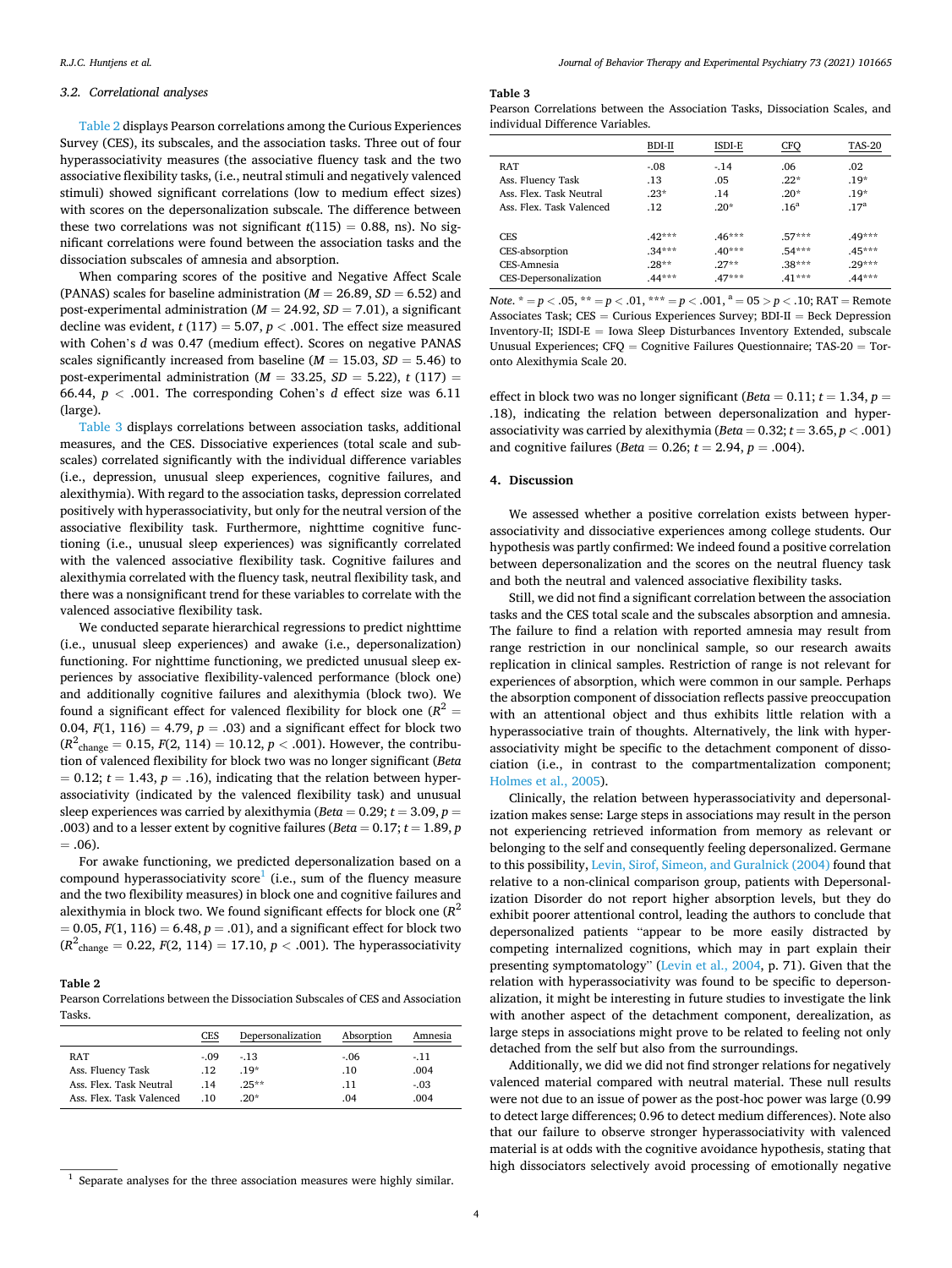information. Alternatively, the valence or, as indicated by the SAM ratings, the arousal level of the stimulus material included in the present study may not have been intense enough (i.e., the stimuli were scored as medium arousing), which is a valid concern given that arousal, even more so than valence, is important in determining cognitive control (cf., [Demanet, Liefooghe,](#page-5-0) & Verbruggen, 2011).

The absence of a significant correlation between dissociation and the scores on the Remote Association Task (RAT) may be explained in various ways. One possible account concerns the degree of free associations allowed in the various tasks. The RAT is a more rigid, rule constrained task because each problem requires only one correct answer: Relatively more linear and logical thinking and less "out of the box" thinking is required. Accordingly, individuals are perhaps less prone to freely associate and may not switch as easily to associations in seemingly disparate semantic categories. Hyperassociative thinking, increasing the probability that participants will drift too far away from the task at hand, thus might be contraindicated in the RAT. In other words, the task may index associative tendency and to a lesser extent hyperassociativity. In contrast, the other three association tasks provide more room for more free (hyper)association and divergent thinking, which includes coming up with words rapidly and filling in the first words that just 'pop up.' These tasks provide opportunities for more interindividual variation, as they allow (and especially the flexibility task, encourage) switches to other semantic domains, which may be a specific characteristic of highly dissociative individuals. Moreover, others have expressed the concerns that the RAT relies too much on (sensitivity to) language structure and does not capture associations based on functional relations (Worthen & [Clark, 1971\)](#page-6-0). That said, we acknowledge that our findings require replication. In clinical groups with relatively heightened dissociation scores, hyperassociativity might be documented on an array of association tasks.

As in previous research ([Cosgrave et al., 2018;](#page-5-0) [Giesbrecht, Lynn,](#page-5-0)  Lilienfeld, & [Merckelbach, 2008;](#page-5-0) [Merckelbach et al., 2017](#page-6-0)), we found robust and significant correlations between dissociative experiences and measures of unusual sleep experiences, depression, cognitive failures, and alexithymia. Also, significant correlations were evident between fluency/flexibility measures, cognitive failures, and alexithymia, with regression analyses indicating that the relation between hyperassociativity and daytime depersonalization as well as the relation between hyperassociativity and nighttime unusual sleep experiences was carried by alexithymia and cognitive failures, both known predictors of dissociative experiences (see [Lynn et al., 2019](#page-5-0)).

One possibility is that these relations are further mediated by emotional regulation such that hyperassociativity is associated with poor emotion regulation contributing to unusual sleep experiences, which, in the daytime, are manifested as depersonalization and as a propensity to cognitive failures. Furthermore, if alexithymia disrupts the ability to label and be aware of feelings, then it could interfere with the ability to regulate and monitor spontaneously arising emotions that, in turn, amplify hyperassociativity and compromise sleep at night and create a sense of numbness and detachment from the self during the day. [Aksen, Polizzi,](#page-5-0) & Lynn (2020) reported that emotion dysregulation partially mediated the relation between sleep and dissociation, with additional findings implying bidirectional relations between sleep experiences and dissociation and emotion dysregulation and dissociation. Future studies would benefit from including measures of emotion regulation and cognitive failures, and assessing their association with hyperassociation, unusual sleep experiences, and alexithymia in longitudinal designs that permit causal inferences.

Some limitations in our research deserve mention. First, participants were required to fill in the first words that came to mind on the association tasks, but there is no objective way to verify if participants complied with this instruction or failed to report first associations. Future studies might use cognitive tasks such as the Number Reduction Task [\(Cosgrave et al., 2018\)](#page-5-0), which requires divergent thinking to discover a hidden rule, in order to discern the connection between

dissociative symptoms and scores on association. Moreover, future studies could explore the boundaries of adaptive versus maladaptive associativity and continue to investigate what tasks best discriminate hyperassociativity versus creativity or mental flexibility, for example. Additionally, research on hyperassociativity could usefully employ measures of semantic similarity among associations via natural language processing (Bollegala, Matsuo, & [Ishizuka, 2012; Pawar and Mago,](#page-5-0) in press).

Second, whereas our research constitutes the first step in our investigation of hyperassociativity, our findings are limited to college students. Our conclusions, therefore, may not apply to clinical populations and require replication to assess the generalizability of our results to samples marked by greater psychopathology.

Third, our data do not contribute directly to the current theoretical debate regarding the genesis of the dissociative disorders. An important future variable to include in replication studies would be trauma history, as this variable is central in the ongoing debate between the posttraumatic model (conceptualizing the dissociative disorders as a coping response to severe childhood sexual and physical abuse; e.g., [Dalenberg](#page-5-0)  [et al., 2012\)](#page-5-0) and the sociocognitive perspectives of dissociation (emphasizing fantasy proneness, suggestion, suggestibility, cognitive failures, and sociocultural variables in dissociative disorders (e.g., [Lil](#page-5-0)[ienfeld et al., 1999](#page-5-0); [Piper, 1997\)](#page-6-0). Moreover, [Barrett \(1994\)](#page-5-0) suggested that trauma is an antecedent to distortions of the sleep-wake cycle and unusual sleep experiences, which, we have suggested, is associated with hyperassociativity. Consistent with this hypothesis, sufferers from childhood trauma who reported sleep paralysis reported significantly higher levels of trait dissociation relative to those who reported no such unusual sleep experiences (McNally & [Clancy, 2005](#page-5-0)).

Fourth, our research explored dissociation and hyperassociativity using measures of verbal associations. Future studies should evaluate the possibility that more impressive results would be obtained with imagistic information, consistent with the idea that highly dissociative individuals perceive connections or patterns among images where none exist, reflecting a tendency to generate remote associations (apophenia; [DeYoung et al., 2012\)](#page-5-0). This line of research also seems fruitful given the reported relation between dissociation and the disposition to experience extensive fantasy involvement/fantasy proneness (see [Giesbrecht et al.,](#page-5-0)  [2008,](#page-5-0) for an opposing view see; [Dalenberg et al., 2014](#page-5-0)).

In conclusion, our study is the first to report a relation between depersonalization and free association tasks. Also, we found tentative evidence for cognitive failures and alexithymia as contributing to the link between depersonalization and hyperassociativity (see [Lynn et al.,](#page-5-0)  [2019\)](#page-5-0). Nevertheless, to build a more definitive and complete model, it will be important to replicate and extend our findings and include measures of fantasy proneness, manipulate or examine other potential correlates of dissociative experiences (e.g., anxiety, emotion regulation), and better articulate the antecedents and boundaries of maladaptive vs. adaptive associational processes. As one possible model, trauma history might engender disrupted sleep, impaired emotion regulation, and increased anxiety, which interact to heighten hyperassociativity and in turn dissociative experiences and symptoms. Future studies might investigate experiential, cognitive, and behavioral avoidance to assess the possibility that hyperassociativity and consequent avoidance serve a maladaptive emotion regulation function; or conversely, that emotion regulation is a robust mediator of hyperassociativity. To this end, ecological momentary assessment of cognitions, emotions, and situational stressors might prove to be a viable investigational strategy.

#### **CRediT authorship contribution statement**

**R.J.C. Huntjens:** Conceptualization, Methodology, Formal analysis, Writing – original draft, Writing – review & editing, Supervision, Project administration. **G.P.J. Janssen:** Methodology, Formal analysis, Investigation, Writing – original draft, Writing – review & editing. **H. Merckelbach:** Conceptualization, Writing – review & editing,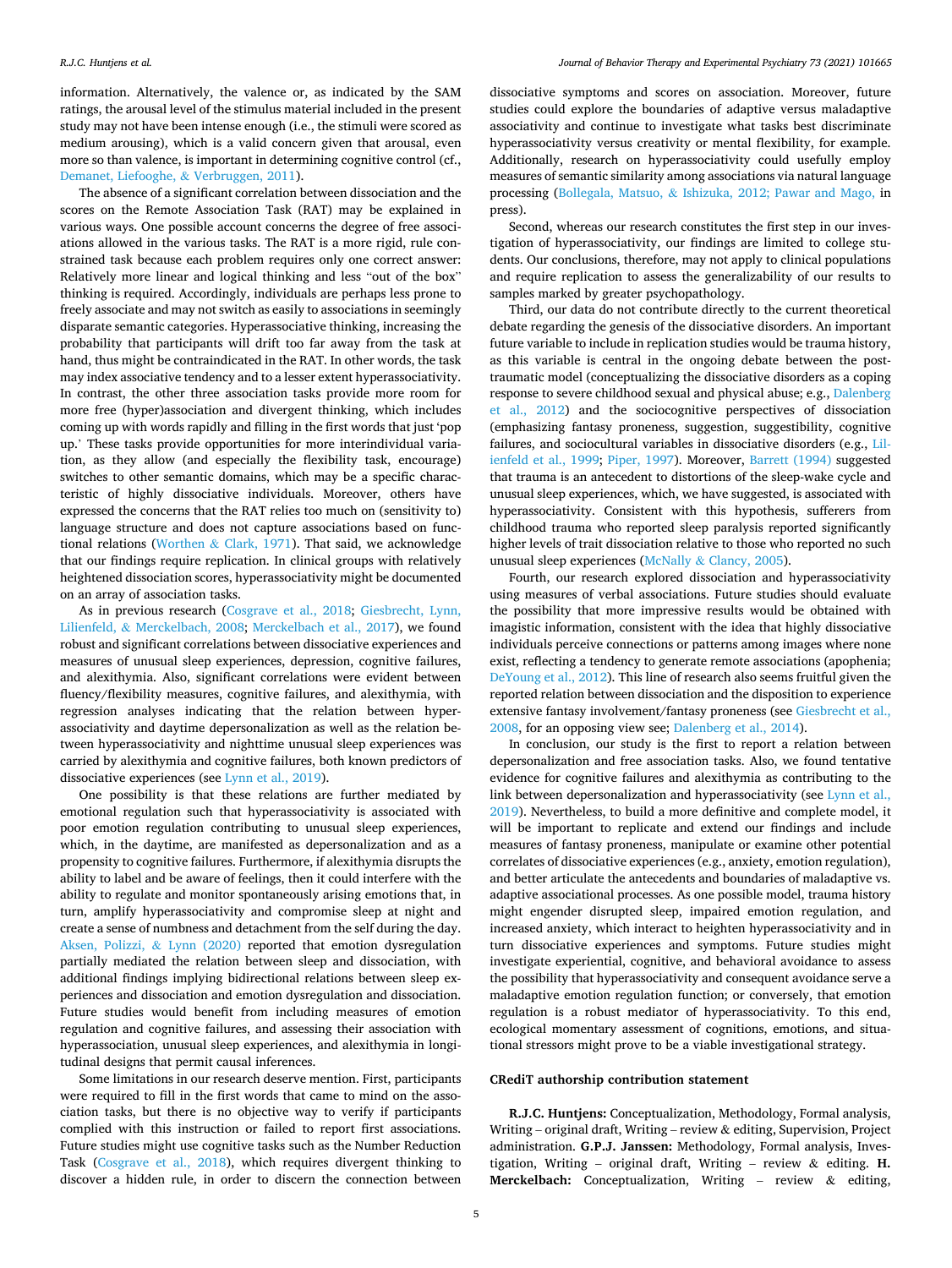<span id="page-5-0"></span>Supervision. **S.J. Lynn:** Conceptualization, Writing – review & editing, Supervision.

#### **Declaration of competing interest**

None.

# **Acknowledgements**

We thank Rene Hut for his help in the data collection. This research did not receive any specific grant from funding agencies in the public, commercial, or not-for-profit sectors. Declaration of interests: None. Corresponding author: Rafaële J. C. Huntjens, Department of Experimental Psychotherapy and Psychopathology, University of Groningen, Grote Kruisstraat 2/1, 9712 TS, Groningen, the Netherlands. E-mail: r.j. [c.huntjens@rug.nl](mailto:r.j.c.huntjens@rug.nl).

# **Appendix A. Supplementary data**

Supplementary data to this article can be found online at [https://doi.](https://doi.org/10.1016/j.jbtep.2021.101665)  [org/10.1016/j.jbtep.2021.101665.](https://doi.org/10.1016/j.jbtep.2021.101665)

*Note.*  $* = p < .05$ ,  $** = p < .01$ ; RAT = Remote Associates Task; CES = Curious Experiences Survey.

#### **References**

- Aderibigbe, Y. A., Bloch, R. M., & Walker, W. R. (2001). Prevalence of depersonalization and derealization experiences in a rural population. *Social Psychiatry and Psychiatric Epidemiology: The International Journal for Research in Social and Genetic Epidemiology and Mental Health Services, 36*(2), 63–69. [https://doi-org.proxy-ub.rug.nl/10.100](https://doi-org.proxy-ub.rug.nl/10.1007/s001270050291) [7/s001270050291.](https://doi-org.proxy-ub.rug.nl/10.1007/s001270050291)
- Aksen, D. E., Polizzi, C., & Lynn, S. J. (2020). Correlates and mediators of dissociation: Towards a transtheoretical perspective. *Imagination, Cognition and Personality, 40*(4), 372–392. <https://doi.org/10.1177/0276236620956284>
- [American Psychiatric Association. \(2013\).](http://refhub.elsevier.com/S0005-7916(21)00030-6/sref3) *Diagnostic and statistical manual of mental disorders* [\(5th ed.\). Arlington, VA: Author](http://refhub.elsevier.com/S0005-7916(21)00030-6/sref3).
- [Bagby, R. M., Parker, J. D. A., & Taylor, G. J. \(1993\). The twenty-item Toronto](http://refhub.elsevier.com/S0005-7916(21)00030-6/sref4)  [Alexithymia Scale-I: Item selection and cross-validation of the factor structure.](http://refhub.elsevier.com/S0005-7916(21)00030-6/sref4) *[Journal of Psychosomatic Research, 38](http://refhub.elsevier.com/S0005-7916(21)00030-6/sref4)*, 23–32.
- [Barrett, D. \(1994\). Dreaming as a normal model for multiple personality disorder. In](http://refhub.elsevier.com/S0005-7916(21)00030-6/sref5)  S. J. Lynn, & J. W. Rhue (Eds.), *[Dissociation: Clinical and theoretical perspectives](http://refhub.elsevier.com/S0005-7916(21)00030-6/sref5)* (pp. 123–[135\). New York, NY: Guilford.](http://refhub.elsevier.com/S0005-7916(21)00030-6/sref5)
- [Beck, A. T., Steer, R. A., Ball, R., & Ranieri, W. F. \(1996\). Comparison of Beck depression](http://refhub.elsevier.com/S0005-7916(21)00030-6/sref6)  inventories –ia and –II in psychiatric outpatients. *[Journal of Personality Assessment,](http://refhub.elsevier.com/S0005-7916(21)00030-6/sref6)  67*[, 588](http://refhub.elsevier.com/S0005-7916(21)00030-6/sref6)–597.
- Benedek, M., Neubauer, A. C., Kaernbach, C., & Köhnken, G. (2009).

*[Assoziationspsychologische Grundlagen des kreativen Denkens](http://refhub.elsevier.com/S0005-7916(21)00030-6/sref7)*. Kiel, Germany: Doctoral [Dissertation, Christians-Albrechts University](http://refhub.elsevier.com/S0005-7916(21)00030-6/sref7).

- Bollegala, D., Matsuo, Y., & Ishizuka, M. (2012). Automatic annotation of ambiguous personal names on the web. *Computational Intelligence, 28*, 398–425. [https://doi-org.](https://doi-org.proxy-ub.rug.nl/10.1111/j.1467-8640.2012.00449.x)  [proxy-ub.rug.nl/10.1111/j.1467-8640.2012.00449.x](https://doi-org.proxy-ub.rug.nl/10.1111/j.1467-8640.2012.00449.x).
- [Bradley, M. M., & Lang, P. J. \(1994\). Measuring emotion: The Self-Assessment Manikin](http://refhub.elsevier.com/S0005-7916(21)00030-6/sref9)  and the semantic differential. *[Journal of Behavior Therapy and Experimental](http://refhub.elsevier.com/S0005-7916(21)00030-6/sref9) [Psychiatry, 25](http://refhub.elsevier.com/S0005-7916(21)00030-6/sref9)*, 49–59.
- [Bregman-Hai, N., Abitbul-Gordon, S., Deutsch, I., Garbi, D., Shelef, L., & Soffer-Dudek, N.](http://refhub.elsevier.com/S0005-7916(21)00030-6/sref10)  [\(2018\). Leave everything to the imagination: Cognitive functioning of individuals](http://refhub.elsevier.com/S0005-7916(21)00030-6/sref10)  [high in dissociative absorption and imaginative involvement.](http://refhub.elsevier.com/S0005-7916(21)00030-6/sref10) *Journal of Research in [Personality, 76](http://refhub.elsevier.com/S0005-7916(21)00030-6/sref10)*, 129–138.
- Bridger, S. B., Johnsen, S. A. K., & Brasher, K. (2013). Psychometric properties of the cognitive failures questionnaire. *Ergonomics, 56*, 1515–1524. [https://doi.org/](https://doi.org/10.1080/00140139.2013.821172) [10.1080/00140139.2013.821172](https://doi.org/10.1080/00140139.2013.821172)
- [Broadbent, D. E., Cooper, P. F., Fitzgerald, P., & Parkes, K. R. \(1982\). The cognitive](http://refhub.elsevier.com/S0005-7916(21)00030-6/sref12) [failures questionnaire \(CFQ\) and its correlates.](http://refhub.elsevier.com/S0005-7916(21)00030-6/sref12) *British Journal of Clinical Psychology, 21*, 1–[16.](http://refhub.elsevier.com/S0005-7916(21)00030-6/sref12)
- [Cann, D. R., & Harris, J. A. \(2003\). Assessment of the curious experiences survey as a](http://refhub.elsevier.com/S0005-7916(21)00030-6/sref13)  measure of dissociation. *[Personality and Individual Differences, 35](http://refhub.elsevier.com/S0005-7916(21)00030-6/sref13)*, 489–499.
- Chermahini, S. A., Hickendorff, M., & Hommel, B. (2012). Development and validity of a Dutch version of the Remote Associates Task: An item-response theory approach. *Thinking Skills and Creativity, 7*, 177–186.<https://doi.org/10.1016/j.tsc.2012.02.003>
- Chiu, C. D. (2018). Enhanced accessibility of ignored neutral and negative items in nonclinical dissociative individuals. *Consciousness and Cognition, 57*, 74–83. <https://doi-org.proxy-ub.rug.nl/10.1016/j.concog.2017.11.009>.
- [Chiu, C. D., Liu, C. C., Yeh, Y. Y., & Hwu, H. G. \(2012\). Forgetting the unforgotten](http://refhub.elsevier.com/S0005-7916(21)00030-6/sref16)  [affective autobiographical memories in nonclinical dissociators.](http://refhub.elsevier.com/S0005-7916(21)00030-6/sref16) *Emotion, 12*, [1102](http://refhub.elsevier.com/S0005-7916(21)00030-6/sref16)–1110.
- [Chiu, C. D., Tseng, M. C. M., Chien, Y. L., Liao, S. C., Liu, C. M., Yeh, Y. Y., et al. \(2016\).](http://refhub.elsevier.com/S0005-7916(21)00030-6/sref17)  [Switch function and pathological dissociation in acute psychiatric inpatients.](http://refhub.elsevier.com/S0005-7916(21)00030-6/sref17) *PloS One, 11*[\(4\), Article e0154667.](http://refhub.elsevier.com/S0005-7916(21)00030-6/sref17)
- [Chiu, C. D., Yeh, Y. Y., Huang, Y. M., Wu, Y. C., & Chiu, Y. C. \(2009\). The set switching](http://refhub.elsevier.com/S0005-7916(21)00030-6/sref18)  [function of nonclinical dissociators under negative emotion.](http://refhub.elsevier.com/S0005-7916(21)00030-6/sref18) *Journal of Abnormal [Psychology, 118](http://refhub.elsevier.com/S0005-7916(21)00030-6/sref18)*, 214–222.
- Chiu, C.-D., Yeh, Y.-Y., Huang, C.-L., Wu, Y.-C., Chiu, Y.-J., & Lin, C.-C. (2010). Unintentional memory inhibition is weakened in nonclinical dissociators. *Journal of Behavior Therapy and Experimental Psychiatry, 41*, 117–124. [https://doi.org/](https://doi.org/10.1016/j.jbtep.2009.11.003) [10.1016/j.jbtep.2009.11.003](https://doi.org/10.1016/j.jbtep.2009.11.003)
- [Cicchetti, D. V. \(1994\). Guidelines, criteria, and rules of thumb for evaluating normed](http://refhub.elsevier.com/S0005-7916(21)00030-6/sref20) [and standardized assessment instruments in psychology.](http://refhub.elsevier.com/S0005-7916(21)00030-6/sref20) *Psychological Assessment, 6*, 284–[290](http://refhub.elsevier.com/S0005-7916(21)00030-6/sref20).
- Cloitre, M. (1992). Avoidance of emotional processing: A cognitive science perspective. In D. J. Stein, & J. E. Young (Eds.), *Cognitive science and clinical disorders* (pp. 19–41). San Diego, CA: Academic Press. Retrieved from [http://search.ebscohost.com.proxy](http://search.ebscohost.com.proxy-ub.rug.nl/login.aspx?direct=true&db=psyh&AN=1992-98580-002&site=ehost-live&scope=site)  [-ub.rug.nl/login.aspx?direct](http://search.ebscohost.com.proxy-ub.rug.nl/login.aspx?direct=true&db=psyh&AN=1992-98580-002&site=ehost-live&scope=site)=true&db=psyh&AN=1992-98580-002&site=ehost -live&[scope](http://search.ebscohost.com.proxy-ub.rug.nl/login.aspx?direct=true&db=psyh&AN=1992-98580-002&site=ehost-live&scope=site)=site.
- [Cosgrave, J., Haines, R., Golodetz, S., Claridge, G., Wulff, K., & van Heugten](http://refhub.elsevier.com/S0005-7916(21)00030-6/sref22)–van der [Kloet, D. \(2018\). Schizotypy and performance on an insight problem-solving task:](http://refhub.elsevier.com/S0005-7916(21)00030-6/sref22) [The contribution of persecutory ideation.](http://refhub.elsevier.com/S0005-7916(21)00030-6/sref22) *Frontiers in Psychology, 9*.
- [Crawford, J. R., & Henry, J. D. \(2004\). The Positive and Negative Affect Schedule](http://refhub.elsevier.com/S0005-7916(21)00030-6/sref23)  [\(PANAS\): Construct validity, measurement properties and normative data in a large](http://refhub.elsevier.com/S0005-7916(21)00030-6/sref23)  non-clinical sample. *[British Journal of Clinical Psychology, 43](http://refhub.elsevier.com/S0005-7916(21)00030-6/sref23)*, 245–265.
- [Dalenberg, C. J., Brand, B. L., Gleaves, D. H., Dorahy, M. J., Loewenstein, R. J.,](http://refhub.elsevier.com/S0005-7916(21)00030-6/sref24)  Cardeña, E., ... Spiegel, D. (2012). Evaluation of the evidence for the trauma and [fantasy models of dissociation.](http://refhub.elsevier.com/S0005-7916(21)00030-6/sref24) *Psychological Bulletin, 138*, 550–588.
- [Dalenberg, C. J., Brand, B. L., Loewenstein, R. J., Gleaves, D. H., Dorahy, M. J.,](http://refhub.elsevier.com/S0005-7916(21)00030-6/sref25)  Cardeña, [E., et al. \(2014\). Reality versus fantasy: Reply to Lynn et al \(2014\).](http://refhub.elsevier.com/S0005-7916(21)00030-6/sref25) *[Psychological Bulletin, 140](http://refhub.elsevier.com/S0005-7916(21)00030-6/sref25)*, 911–920.
- Demanet, J., Liefooghe, B., & Verbruggen, F. (2011). Valence, arousal, and cognitive control: A voluntary task-switching study. *Frontiers in Psychology, 2*. [https://doi.org/](https://doi.org/10.3389/fpsyg.2011.00336)  [10.3389/fpsyg.2011.00336](https://doi.org/10.3389/fpsyg.2011.00336)
- Dewe, H., Watson, D. G., Kessler, K., & Braithwaite, J. J. (2018). The depersonalized brain: New evidence supporting a distinction between depersonalization and derealization from discrete patterns of autonomic suppression observed in a nonclinical sample. *Consciousness and Cognition: International Journal, 63*, 29–46. <https://doi-org.proxy-ub.rug.nl/10.1016/j.concog.2018.06.008>.
- [DeYoung, C. G., Grazioplene, R. G., & Peterson, J. B. \(2012\). From madness to genius:](http://refhub.elsevier.com/S0005-7916(21)00030-6/sref28) [The Openness/Intellect trait domain as a paradoxical simplex.](http://refhub.elsevier.com/S0005-7916(21)00030-6/sref28) *Journal of Research in [Personality, 46](http://refhub.elsevier.com/S0005-7916(21)00030-6/sref28)*, 63–78.
- [Dorahy, M. J. \(2006\). The dissociative processing style: A cognitive organization](http://refhub.elsevier.com/S0005-7916(21)00030-6/sref29) [activated by perceived or actual threat in clinical dissociators.](http://refhub.elsevier.com/S0005-7916(21)00030-6/sref29) *Journal of Trauma & [Dissociation, 7](http://refhub.elsevier.com/S0005-7916(21)00030-6/sref29)*, 29–53.
- [Dorahy, M. J., & Huntjens, R. J. C. \(2007\). Memory and attentional processes in](http://refhub.elsevier.com/S0005-7916(21)00030-6/sref30) [dissociative identity disorder: A review of the empirical literature. In E. Vermetten,](http://refhub.elsevier.com/S0005-7916(21)00030-6/sref30)  M. Dorahy, & D. Spiegel (Eds.), *[Traumatic dissociation: Neurobiology and treatment](http://refhub.elsevier.com/S0005-7916(21)00030-6/sref30)*  (pp. 55–[75\). Arlington, VA: American Psychiatric Publishing, Inc.](http://refhub.elsevier.com/S0005-7916(21)00030-6/sref30)
- Ellickson-Larew, S., Stasik-O'[Brien, S. M., Stanton, K., & Watson, D. \(2020\). Dissociation](http://refhub.elsevier.com/S0005-7916(21)00030-6/sref31)  [as a multidimensional transdiagnostic symptom.](http://refhub.elsevier.com/S0005-7916(21)00030-6/sref31) *Psychology of Consciousness: Theory, [Research, and Practice, 7](http://refhub.elsevier.com/S0005-7916(21)00030-6/sref31)*(2), 126.
- Elzinga, B. M., de Beurs, E., Sergeant, J. A., Van Dyck, R., & Phaf, R. H. (2000). Dissociative style and directed forgetting. *Cognitive Therapy and Research, 24*, 279–295. [https://doi-org.proxy-ub.rug.nl/10.1023/A:1005559203356.](https://doi-org.proxy-ub.rug.nl/10.1023/A:1005559203356)
- [Giesbrecht, T., Lynn, S. J., Lilienfeld, S. O., & Merckelbach, H. \(2008\). Cognitive](http://refhub.elsevier.com/S0005-7916(21)00030-6/sref33) [processes in dissociation: An analysis of core theoretical assumptions.](http://refhub.elsevier.com/S0005-7916(21)00030-6/sref33) *Psychological [Bulletin, 134](http://refhub.elsevier.com/S0005-7916(21)00030-6/sref33)*, 617–647.
- [Goldberg, L. R. \(1999\). The Curious Experiences Survey, a revised version of the](http://refhub.elsevier.com/S0005-7916(21)00030-6/sref34) [Dissociative Experiences Scale: Factor structure, reliability, and relations to](http://refhub.elsevier.com/S0005-7916(21)00030-6/sref34)  [demographic and personality variables.](http://refhub.elsevier.com/S0005-7916(21)00030-6/sref34) *Psychological Assessment, 11*, 134–145.
- Grabe, H. J., Rainermann, S., Spitzer, C., Gänsicke, M., & Freyberger, H. J. (2000). The relationship between dimensions of alexithymia and dissociation. *Psychotherapy and Psychosomatics, 69*, 128–131. <https://doi-org.proxy-ub.rug.nl/10.1159/000012380>.
- Holmes, E. A., Brown, R. J., Mansell, W., Fearon, R. P., Hunter, E. C. M., Frasquilho, F., et al. (2005). Are there two qualitatively distinct forms of dissociation? A review and some clinical implications. *Clinical Psychology Review, 25*(1), 1–23. [https://doi-org.pr](https://doi-org.proxy-ub.rug.nl/10.1016/j.cpr.2004.08.006)  [oxy-ub.rug.nl/10.1016/j.cpr.2004.08.006](https://doi-org.proxy-ub.rug.nl/10.1016/j.cpr.2004.08.006).

Horton, C. L., & Malinowski, J. E. (2015). Autobiographical memory and hyperassociativity in the dreaming brain: Implications for memory consolidation in sleep. *Frontiers in Psychology, 6*, 1–14. <https://doi.org/10.3389/fpsyg.2015.00874>

- Koffel, E. (2011). Further validation of the Iowa sleep Disturbances inventory. *Psychological Assessment, 23*, 587–598.<https://doi.org/10.1037/a0022818>
- [Levin, R., Sirof, B., Simeon, D., & Guralnick, O. \(2004\). Role of fantasy proneness,](http://refhub.elsevier.com/S0005-7916(21)00030-6/sref39)  [imaginative involvement, and psychological absorption in depersonalization](http://refhub.elsevier.com/S0005-7916(21)00030-6/sref39)  disorder. *[The Journal of Nervous and Mental Disease, 192](http://refhub.elsevier.com/S0005-7916(21)00030-6/sref39)*, 69–71.
- [Lilienfeld, S. O., Lynn, S. J., Kirsch, I., Chaves, J., Sarbin, T., Ganaway, G., et al. \(1999\).](http://refhub.elsevier.com/S0005-7916(21)00030-6/sref40)  [Dissociative identity disorder and the sociocognitive model: Recalling the lessons of](http://refhub.elsevier.com/S0005-7916(21)00030-6/sref40)  the past. *[Psychological Bulletin, 125](http://refhub.elsevier.com/S0005-7916(21)00030-6/sref40)*, 507–523.
- [Lynn, S. J., Lilienfeld, S. O., Merckelbach, H., Maxwell, R., Baltman, J., & Giesbrecht, T.](http://refhub.elsevier.com/S0005-7916(21)00030-6/sref42)  [\(2016\). Dissociative disorders. In J. E. Maddux, & B. A. Winstead \(Eds.\),](http://refhub.elsevier.com/S0005-7916(21)00030-6/sref42) *[Psychopathology: Foundations for contemporary understanding](http://refhub.elsevier.com/S0005-7916(21)00030-6/sref42)* (pp. 298–318). London: [Routledge](http://refhub.elsevier.com/S0005-7916(21)00030-6/sref42).
- Lynn, S. J., Maxwell, R., Merckelbach, H., Lilienfeld, S. O., van Heugten-van der Kloet, D., & Miskovic, V. (2019). Dissociation and its disorders: Competing models, future directions, and a way forward. *Clinical Psychology Review, 73*, 101755. [https://](https://doi.org/10.1016/j.cpr.2019.101755)  [doi.org/10.1016/j.cpr.2019.101755](https://doi.org/10.1016/j.cpr.2019.101755)
- [McNally, R. J., & Clancy, S. A. \(2005\). Sleep paralysis in adults reporting repressed,](http://refhub.elsevier.com/S0005-7916(21)00030-6/sref44)  [recovered, or continuous memories of childhood sexual abuse.](http://refhub.elsevier.com/S0005-7916(21)00030-6/sref44) *Journal of Anxiety [Disorders, 19](http://refhub.elsevier.com/S0005-7916(21)00030-6/sref44)*, 595–602.